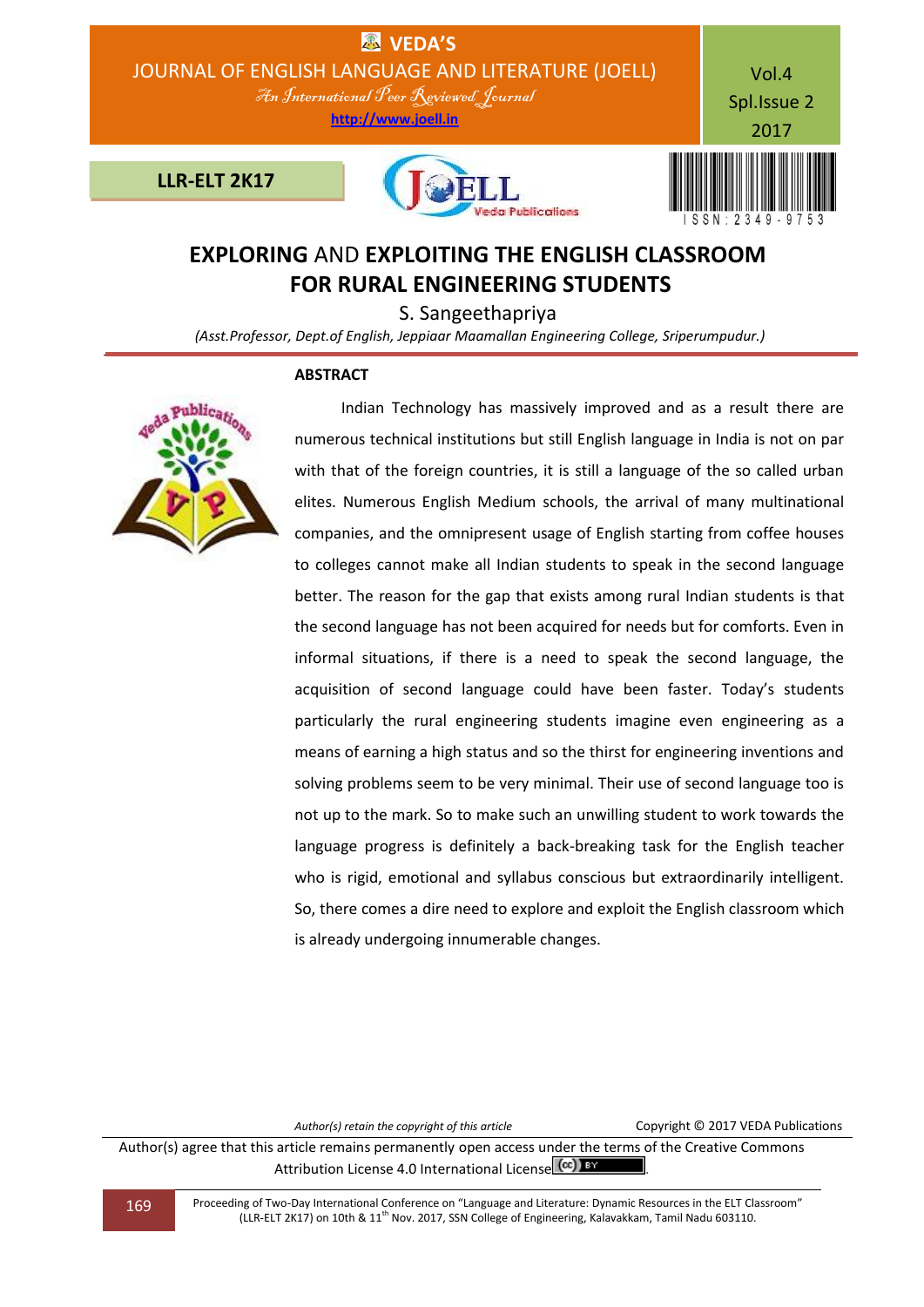### Vol.4 Spl.Issue 2 2017

Today's classrooms are real wrestling dais of yesterday. Always there exists an indirect fight between the knowledgeable persons and the to be knowledgeable one. Surely it becomes a question as to whether it is for the sake of power or knowledge. Digital era has given immense gifts to the learners. Some use it for learning, some use it for real-time utilization and skill, some use it for the sake of testing, testing not himself but the teacher. So, the teacher is expected to be the Mr. Know-all. It is not enough if a teacher is well versed in her subject, she must be good in her expression too. The expression becomes incomplete if it is too short and it becomes boring if it is too long. So, the art of delivering the things in an appropriate manner in enough quantities is the need of the hour. There arises a question in my mind always as to who is a successful English teacher? All efforts to find an answer become a waste because the moment I come to a conclusion, the idea either becomes a redundancy or a partially correct one. So, I myself concluded that till there is a search on language learning, second language learning will be a challenging task for the pursuer, researcher, and progressor.

Today's students are the bundles of emotions. Their rational brain goes back once their emotional brain works faster. The amygdale is being used most of the time and as a result, there is a dire need to introduce affective teaching which took cognitive and meta-cognitive teaching as its predecessors. The need for introducing affective teaching is that the students, their thought process, their environment, their dressing sense, their usage of language, their habits and et all are decided by the media, social media, peer group and what not. Media is yet another name for emotions because one stops his thinking when he sits in front of a media. Usually, it is assumed that a person listens to his emotions first than his reason. So media and mobile phones are the primary needs of the learner. Education, learning and language are considered as a comfort. If this is the scenario, then bringing the students inside the second language classroom itself is a challenging task in rural areas and if the teacher has to get the attention of the students, then it is really a herculean task.

Games with papers and pens could be the first choice. The reason for introducing paper and pen is that only it is available to the students. Through these games, they are in the classroom physically and mentally and once that is achieved 80 %, then there may be some chances for the learning to take place. When the teacher is ready with book and chalk and turns towards the board, then the rural students' mind automatically goes back to mobiles and networking sites. There may be some projectors in few classes but still, all classes cannot have that facility. Even if there is a class with projectors, the teacher can then get 15 minutes attention. The rural student may not know as to how to convert the ppt into a paragraph or passage, so there comes a need to teach the basic structure.

 The art of teaching structure without insisting on the structure is not accepted by many, is not followed by many and is not the cup of tea of many. But still, it is needed in rural areas. Mini Dramas, songs, speech, and the movie can be used effectively for teaching the structure. Though it seems like informal, it is actually an unconsciousness way of teaching the structure. Once there is no compulsion, and there is enough competition among the learners, then, there is umpteen number of chances for the learning to take place. The drama which is shown in the first week must be enacted in the second week by the students without the use of the script. So, once they use the language, they become accustomed to the language. Once they are accustomed, that familiarity is more than enough to learn the language.

While enacting a play there may be some discrepancies. There may be some poor students who may commit innumerable errors unconsciously. So, it is the duty of the English teacher to record them and intimate the same to the student and then slowly correct them without anyone's knowledge. When he is enacting the drama well, even then the teacher must record the same and then compare and contrast the drama performance with the previous thereby helping the student to learn a second language effectively. Now there occurs a doubt in the minds of my evaluators and co-participants as to how can a drama could be enacted. It is you who said that OHP s are not available in all places and if that is the

170 Proceeding of Two-Day International Conference on "Language and Literature: Dynamic Resources in the ELT Classroom" (LLR-ELT 2K17) on 10th & 11<sup>th</sup> Nov. 2017, SSN College of Engineering, Kalavakkam, Tamil Nadu 603110.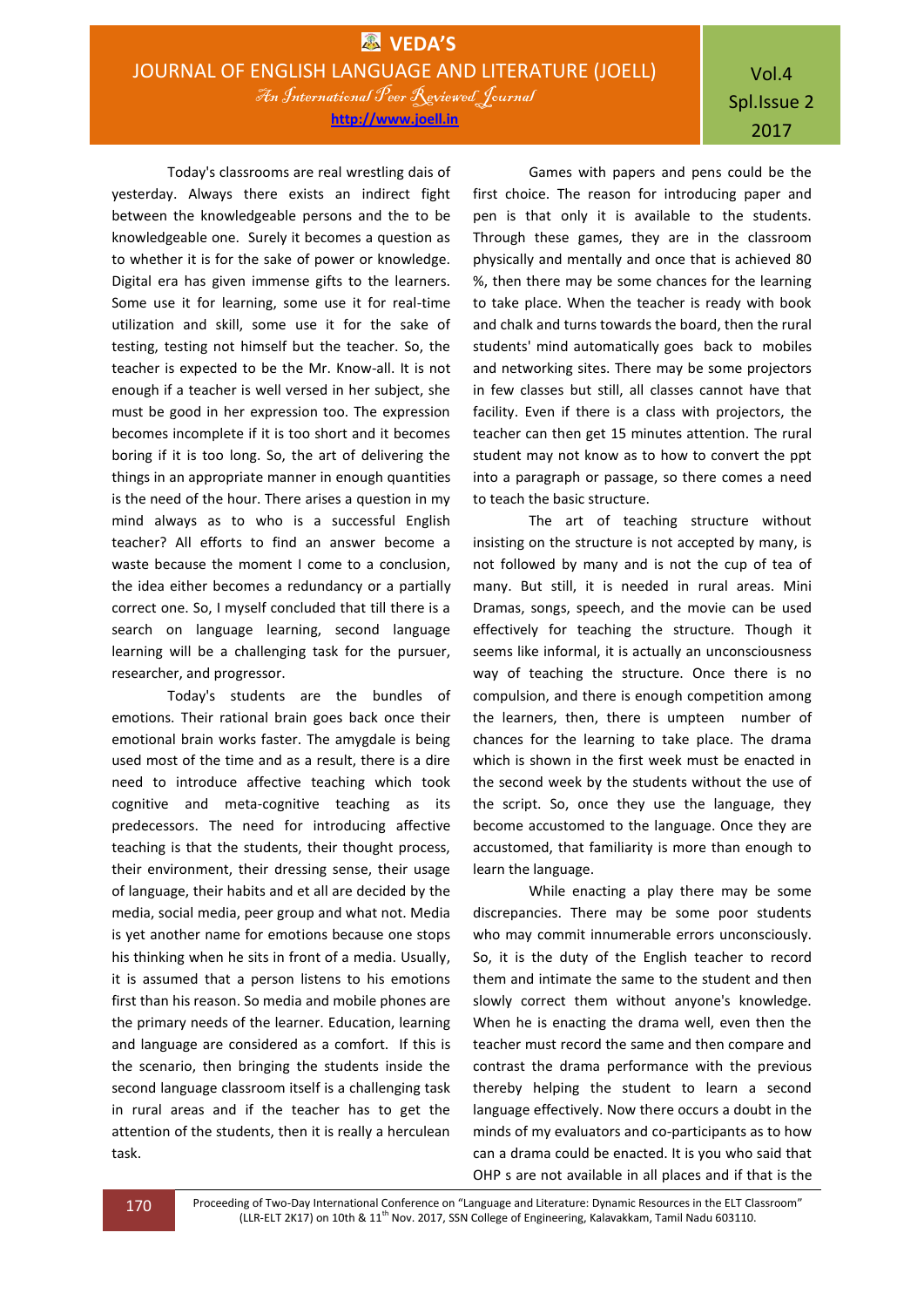**http://www.joell.in**

## Vol.4 Spl.Issue 2 2017

case how can there be C.Ds. in all rural places? If not the management, the students can offer a CD worth 30 rupees or could download it and copy it. C.D and D.V.D s can do the task in a better manner than an effective English teacher. This was not the case in the past. Electronic gadgets attracted the people in the past but today they do rule them. When the mind is going after an illusion known as media, It couldn't be convinced by an individual person including the English Teacher. For example, to teach the vocabularies used in restaurants, one can ask a single group to come with an innovative idea that has to be demonstrated with a real-time example. It is not an easy joke to bring pans to the classroom but what about the catering students? When they can, why not an Engineering student? But for a semester, there should be only two activities for a group. There can be marks for that. Prizes and awards can be given for that. There need not be any show separately as cultural, seminar or symposium as every week is an activity week for them. The task should not be given or evaluated by the English Teacher. A rural student from a nearby school or a college can be the evaluator. Whatever is understood in an easy manner by a rural student to learn a language can be termed as a perfect drama. If needed, the teacher can add her vocabulary. So, on the one hand, the English teachers must break their head as to what task can be given to the students from the first year to final year for enhancing their Language and on the other hand the students must think the tasks as a hard nut to crack and so it would quite interesting to have a dramatic or theatric atmosphere for a language classroom as English teachers are always termed as different, English language too is a special tool to be learned in a new and fresh environment. I have just taken drama as a sample one.

Like NSS, NCC, English learning too should be a field related activity and never ever a classroom activity. Language laboratories are better than classrooms. The regular brick and mortar classrooms are ineffective in delivering a sufficient language to the students. So it is high time to teach the vocabularies through field study. The stress of teaching and learning a language, particularly a second language will become easier with this, though the time factor is a challenging one.

 A second language has been introduced to a child when they are three to five years old. In spite of that, there aren't enough English Speaking men in the country. The educated parents, the English medium schools, the second language syllabus, and curriculum are but an episode in a second language learners' film named the trial and error in speaking English. Based on the questionnaire given to the English teachers and learners, an attempt to explore and exploit the English Classrooms has been made. Affective teaching and unconscious method of teaching are just a few ways to capture the amygdale in language learning. Conscious efforts create a formal atmosphere. A formal atmosphere gives education but not language. Language learning is a kind of attention seeking. It could be done again and again only in an informal situation. Whatever is learned often is restored and whatever is restored is repeated and whatever is repeated becomes accustomed to us. Though this is possible in formal education, it can be done effectively in informal situation with a formal background unlike the spoken English Centre outside. Language learning should not be estimated with marks like other subjects as language cannot be branded as a subject. There can be better versions of the same the text. One can be a better speaker but a poor listener. So, that particular person should be given extra training that is activities based on listening alone. If it is writing, instead of sentences, that particular grammar part where the mistake arises can be focused and that part which has some special features can be prized and this increases the self-esteem of a person and so the result will be positive always. Today, the emergence of Engineering colleges have reduced the literature flow and increased the language flow forgetting the fact that language is always an undercurrent and an effective tool to share one's culture, myth, tradition etc. So, it is high time to have renaissance in second language pedagogy

### **QUESTIONNAIRE**

#### **TO TEACHERS**

- 1. Do you teach English effectively?
- 2. Why do you say so?
- 3. What are the obstacles faced by you while delivering the second language?
- 4. How do you categorize the students?

171 Proceeding of Two-Day International Conference on "Language and Literature: Dynamic Resources in the ELT Classroom" (LLR-ELT 2K17) on 10th & 11<sup>th</sup> Nov. 2017, SSN College of Engineering, Kalavakkam, Tamil Nadu 603110.